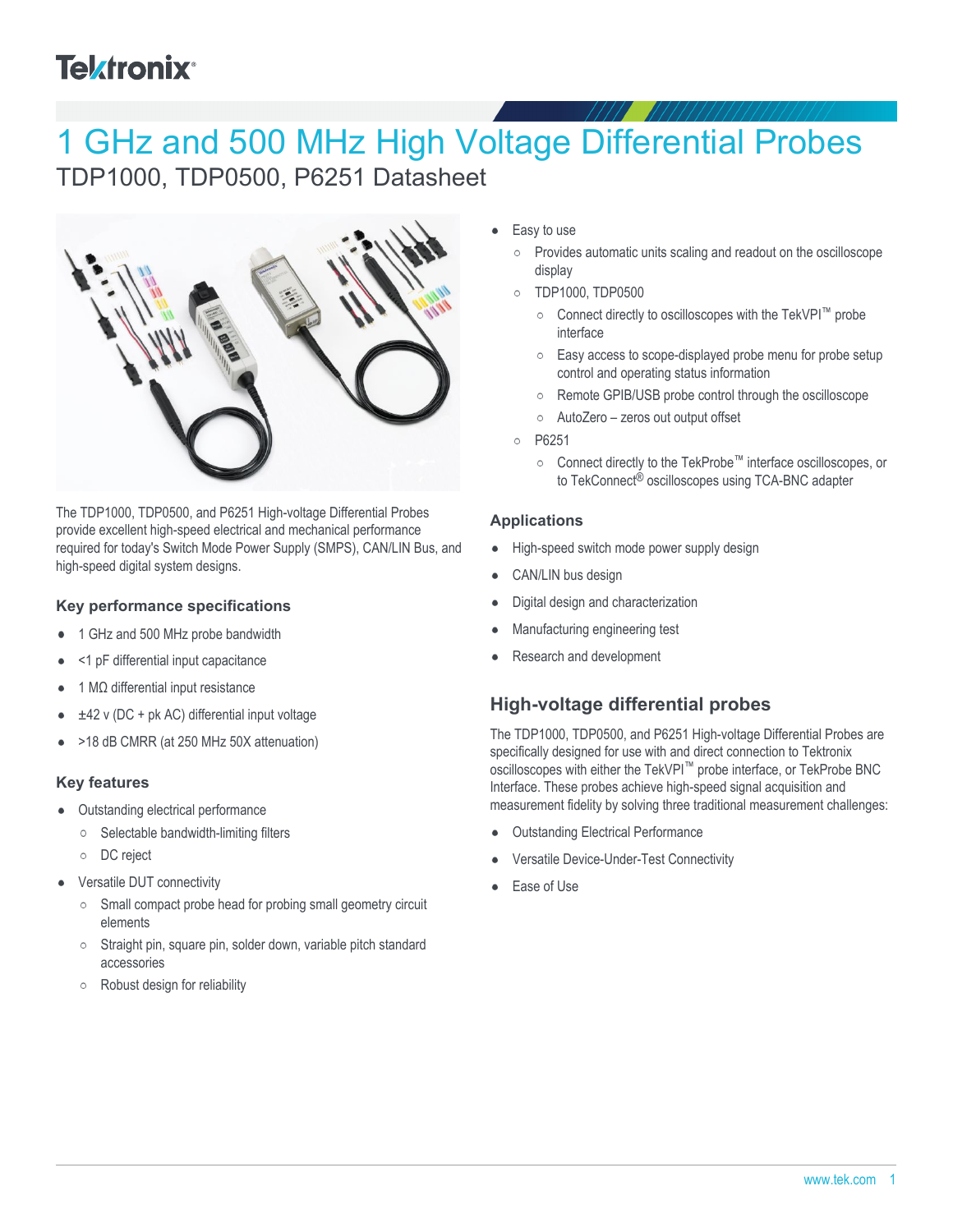## **Specifications**

All specifications are guaranteed unless noted otherwise. All specifications apply to all models unless noted otherwise.

### **Warranted characteristics**

| Bandwidth (probe only)          |                                                     |  |  |
|---------------------------------|-----------------------------------------------------|--|--|
| TDP1000, P6251                  | 1 GHz                                               |  |  |
| <b>TDP0500</b>                  | 500 MHz                                             |  |  |
| <b>Attenuation</b>              | 5X, 50X                                             |  |  |
| Differential mode input voltage | $\pm 42$ v (DC + pk AC); 30 $V_{rms}$               |  |  |
| Rise time (probe only)          |                                                     |  |  |
| TDP1000, P6251                  | $≤350 ps$                                           |  |  |
| <b>TDP0500</b>                  | <700 ps                                             |  |  |
| <b>CMRR</b>                     | >55 dB at 30 kHz                                    |  |  |
|                                 | >50 dB at 1 MHz                                     |  |  |
|                                 | >18 dB at 250 MHz (warranted at 50X attenuation)    |  |  |
| Max input voltage (nondestruct) | $\pm 100$ V (DC + pk AC)                            |  |  |
| Gain accuracy at DC             | ±2%                                                 |  |  |
| <b>Typical characteristics</b>  |                                                     |  |  |
| Differential input capacitance  | $\leq 1$ pF                                         |  |  |
| Differential input resistance   | $1 M\Omega$                                         |  |  |
| Sensitivity/noise level         |                                                     |  |  |
| 5X attenuation                  | $2 \text{ mV}_{\text{rms}}$                         |  |  |
|                                 | 10 mV <sub>rms</sub> (referred to the probe output) |  |  |
| 50X attenuation                 | 1 $mv_{rms}$                                        |  |  |
|                                 | 50 mV <sub>rms</sub> (referred to the probe output) |  |  |
| Propogation delay               | $6.5$ ns                                            |  |  |
| Common mode input voltage       | $\pm 35$ v (DC + pk AC); 25 V <sub>rms</sub>        |  |  |

| Differential input offset range |                               |  |  |  |  |
|---------------------------------|-------------------------------|--|--|--|--|
| <b>TDP1000, TDP0500</b>         | ±42 V (5X or 50X attenuation) |  |  |  |  |
| P6251                           | $±4.25$ V (5X attenuation)    |  |  |  |  |
|                                 | $±42$ V (50X attenuation)     |  |  |  |  |
| DC reject                       |                               |  |  |  |  |
| 5X attenuation                  | $0.4$ Hz                      |  |  |  |  |
| 50X attenuation                 | $4$ Hz                        |  |  |  |  |
|                                 |                               |  |  |  |  |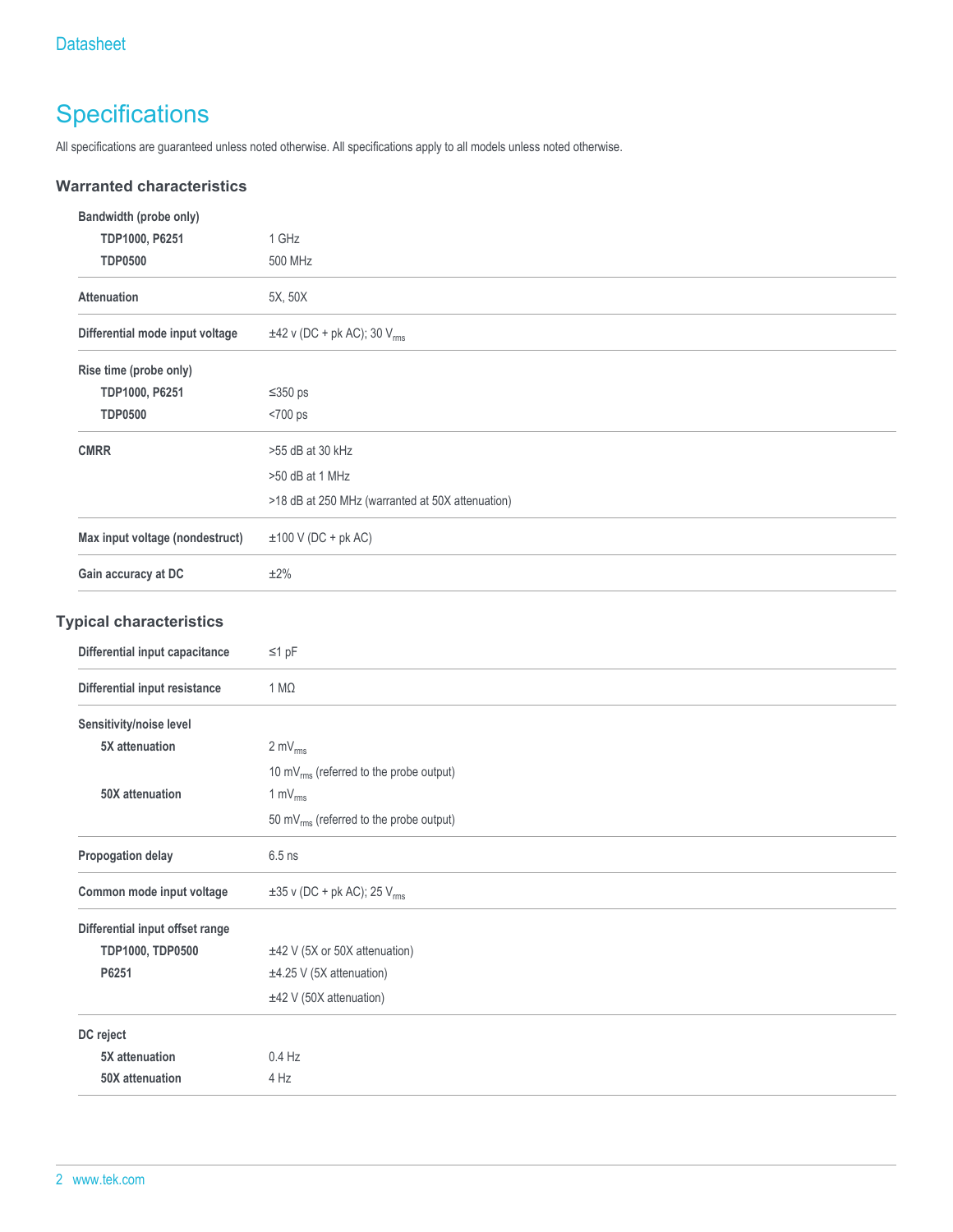## TDP1000, TDP0500, and P6251 1 GHz and 500 MHz High Voltage Differential Probes

## **Nominal characteristics**

| 100 Hz, 10 kHz, 1 MHz, Full                |  |  |  |
|--------------------------------------------|--|--|--|
|                                            |  |  |  |
| 5 MHz, Full                                |  |  |  |
|                                            |  |  |  |
| TekVPI <sup>™</sup> Probe <sup>1</sup>     |  |  |  |
| TekProbe BNC Level II                      |  |  |  |
| TekConnect <sup>®</sup> (TCA-BNC required) |  |  |  |
|                                            |  |  |  |

### **Power requirements**

| <b>TDP1000, TDP0500</b> | Powered directly by oscilloscopes with the TekVPI interface                                                                                                 |  |  |
|-------------------------|-------------------------------------------------------------------------------------------------------------------------------------------------------------|--|--|
| P6251                   | Powered directly by the TekProbe-BNC interface, eliminating the need for additional power supplies and cables when used with<br>TekProbe-BNC oscilloscopes. |  |  |
|                         | May also be powered through the 1103 TEKPROBE power supply for use with non-TekProbe interface instrumentation.                                             |  |  |

#### **Physical characteristics**

| <b>Compensation box dimensions</b> | <b>Dimension</b>        |     | <b>TDP1000, TDP0500</b>     |       |               | P6251 |       |
|------------------------------------|-------------------------|-----|-----------------------------|-------|---------------|-------|-------|
|                                    |                         | in  |                             | cm    |               | in    | cm    |
|                                    | Height                  | 1.6 |                             | 4.1   |               | 1.0   | 2.6   |
|                                    | Width                   | 1.2 |                             | 3.05  |               | 1.6   | 4.1   |
|                                    | Length                  | 4.2 |                             | 10.7  |               | 3.2   | 8.13  |
|                                    | Cable length            |     | 47.2 (inches), 1.2 (meters) |       |               |       |       |
|                                    |                         |     |                             |       |               |       |       |
| Weight                             | <b>TDP1000, TDP0500</b> |     |                             | P6251 |               |       |       |
|                                    | lb                      |     | kg                          |       | $\mathsf{lb}$ |       | kg    |
|                                    | 0.320                   |     | 0.146                       |       | 0.360         |       | 0.163 |

<sup>1</sup> When using MSO/DPO2000/B series, the TekVPI Power supply (Tektronix part number, 119-7465-xx) and power cable is needed.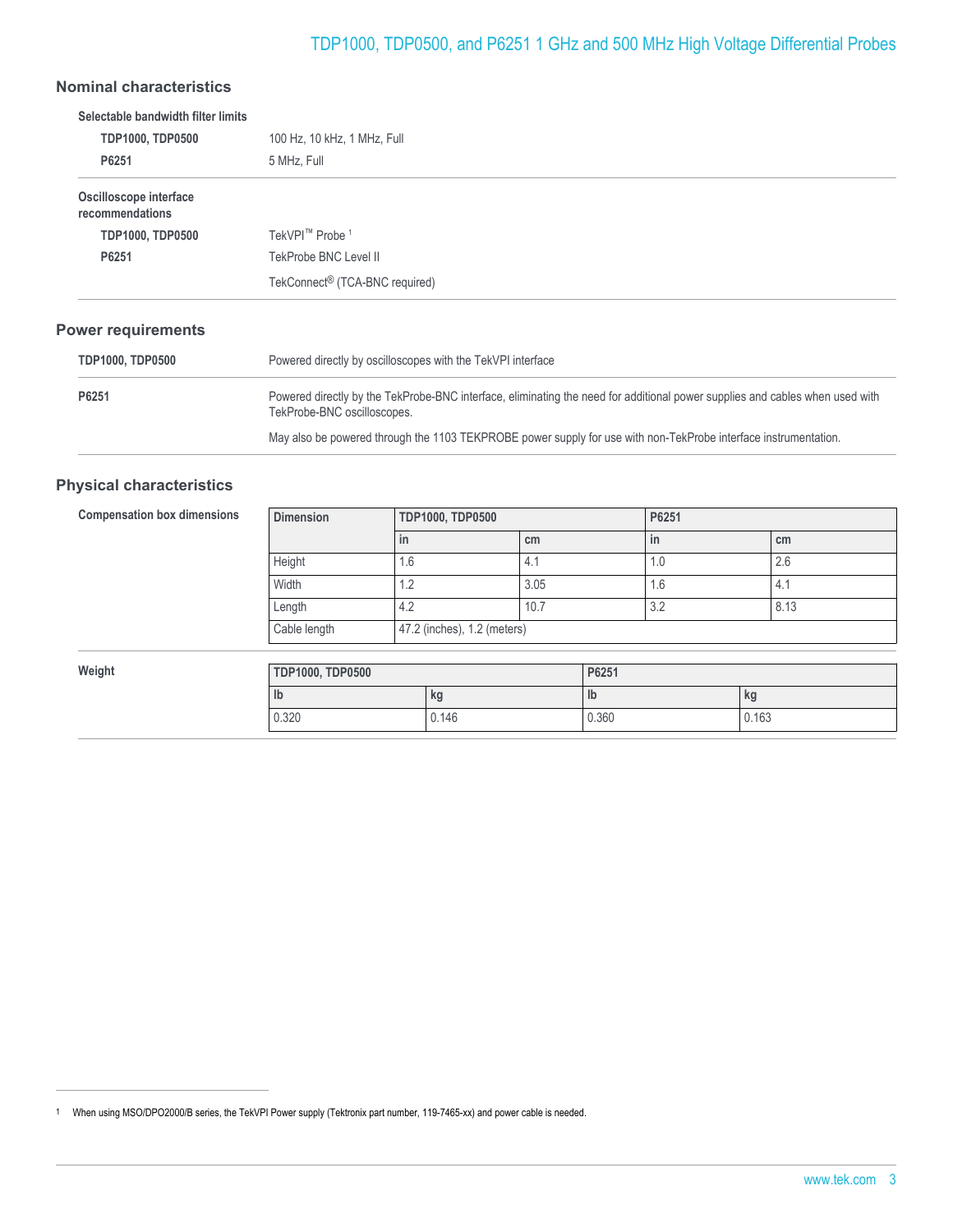## Ordering information

## **Models**

| <b>TDP1000</b> | 1 GHz high-voltage differential probe with TekVPI interface.                |
|----------------|-----------------------------------------------------------------------------|
| <b>TDP0500</b> | 500 MHz high-voltage differential probe with TekVPI interface.              |
| P6251          | 1 GHz High-voltage Differential Probe with TekProbe-BNC Level II Interface. |

## **Options**

## **Language options**

| Opt. L5 | Japanese manual           |
|---------|---------------------------|
| Opt. L7 | Simplified Chinese manual |

#### **Service options**

| Opt. C <sub>3</sub> | Calibration Service 3 Years                 |
|---------------------|---------------------------------------------|
| Opt. C <sub>5</sub> | <b>Calibration Service 5 Years</b>          |
| Opt. R3             | Repair Service 3 Years (including warranty) |
| Opt. R5             | Repair Service 5 Years (including warranty) |
| Opt. SILV600        | Standard warranty extended to 5 years       |
| Opt. SILV900        | Standard warranty extended to 5 years       |

## **Additional service products for the TDP0500 or TDP1000**

| TDP0500-R3DW / TDP1000-R3DW Repair service coverage 3 years (includes product warranty period) 3-year period starts at time of customer instrument purchase |
|-------------------------------------------------------------------------------------------------------------------------------------------------------------|
| TDP0500-R5DW / TDP1000-R5DW Repair service coverage 5 years (includes product warranty period) 5-year period starts at time of customer instrument purchase |

## **Accessories**

## **Standard accessories**

| <b>Description</b>           | Quantity included with product | Reorder part number (qty in reorder) |
|------------------------------|--------------------------------|--------------------------------------|
| Y-lead set                   | 2 each                         | 196-3434-xx (1)                      |
| Solder-down lead set, 1 inch | 1 each                         | 196-3504-xx (1)                      |
| Solder-down lead set, 3 inch | 1 each                         | 196-3505-xx (1)                      |
| Micro CKT test tip           | 3 each                         | 206-0569-xx (1)                      |
| Tip savers                   | 2 each                         | $016 - 1781 - xx(2)$                 |
| Longhorn adapters            | 2 each                         | 016-1780-xx (5)                      |
| Straight-pin probe tips      | 8 each                         | 016-1891-xx (8)                      |
| 3-inch ground leads          | 2 each                         | 196-3437-10 (2)                      |
| Color-coding bands           | 2 each of 5 colors             | 016-1315-xx (2 each of 5 colors)     |
| Nylon carrying case          | 1 each                         | $016 - 1952 - xx(1)$                 |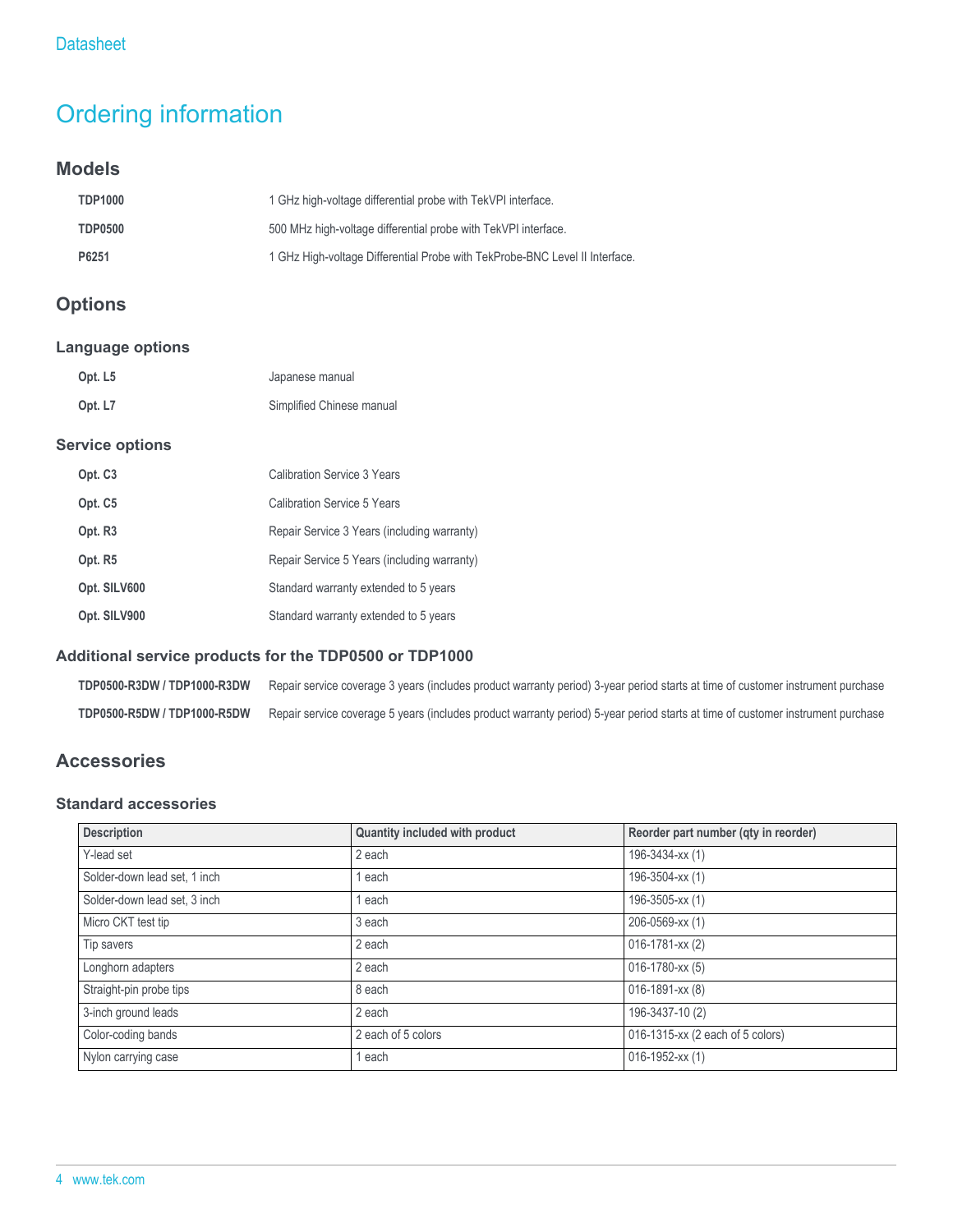#### **Standard warranty**

1 year parts and labor.

### **Recommended accessories**

| <b>Description</b>          | Part number | Quantity       |
|-----------------------------|-------------|----------------|
| BNC to probe tip adapter    | 067-1734-xx | 1 each         |
| Spring loaded grounds       | 016-1782-xx | 1 package of 6 |
| Twin foot adapter           | 016-1785-xx | 1 package of 4 |
| Twin tip adapter            | 016-1786-xx | 1 package of 4 |
| IC micro grabber            | SMK4        | 1 package of 4 |
| TEKPROBE probe power supply | 1103        | 1 each         |

# $C \in$



Tektronix is registered to ISO 9001 and ISO 14001 by SRI Quality System Registrar.



Product(s) complies with IEEE Standard 488.1-1987, RS-232-C, and with Tektronix Standard Codes and Formats.